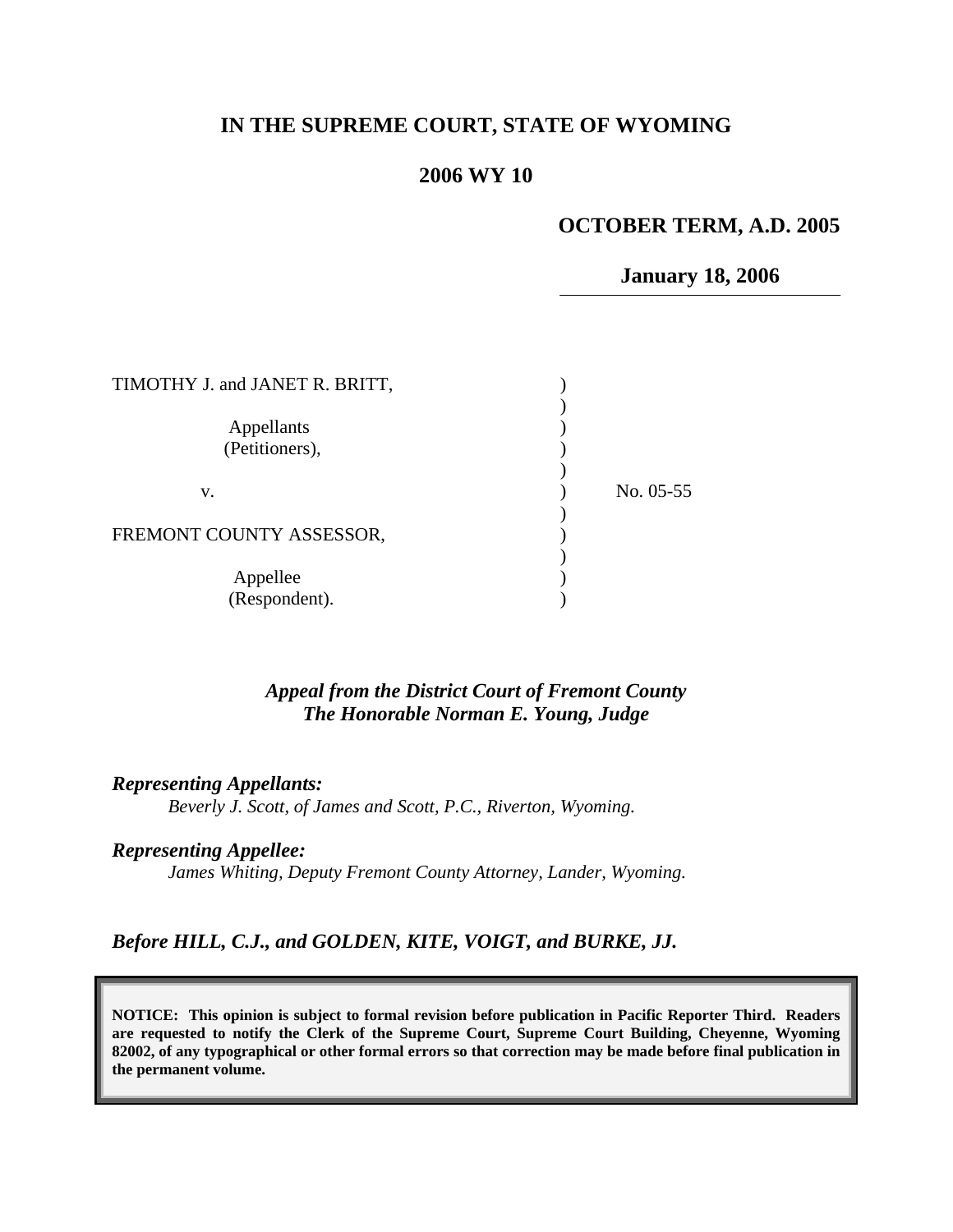#### **BURKE, Justice**.

[¶1] Appellants, Timothy J. Britt and Janet R. Britt, challenged the *ad valorem* tax assessment of their cabin located on federal land in Fremont County. The Fremont County Board of Equalization granted the Britts relief. The County Assessor appealed to the State Board of Equalization which reversed the decision of the county board and upheld the assessment. The Britts filed a petition for review of administrative action, and the district court affirmed the decision of the state board. Upon our review, we affirm.

#### *ISSUES*

- [¶2] Mr. and Mrs. Britt present several issues:
	- I. Did the trier of facts in the first instance, the Fremont County Board of Equalization, correctly find that Appellants presented substantial evidence sufficient to overcome the presumption that the Fremont County Assessor's valuation of their personal property was correct and to find that the sales price of a mountain cabin located on federal land includes the value of the right to the federal lease?
	- II. Did the Fremont County Assessor correctly assess the valuation on Appellants' cabin according to applicable law as promulgated by the Wyoming Department of Revenue in its Rules and Regulations, and is her assessment contrary to constitutional right and privilege?
	- III. Did the Wyoming State Board of Equalization and the Ninth Judicial District Court fail to correct errors of law and fail to properly defer to the Findings of Fact, Decision and Order of the trier of facts in the first instance, the Fremont County Board of Equalization?

Appellee, Fremont County Assessor, rephrases the issues as follows:

- 1. Was the decision of the Fremont County Board of Equalization supported by substantial evidence or in the alternative was the decision of the Fremont County Board of Equalization arbitrary and capricious for other reasons?
- 2. Did the Fremont County Assessor fail to follow applicable Wyoming Department of Revenue rules and regulations?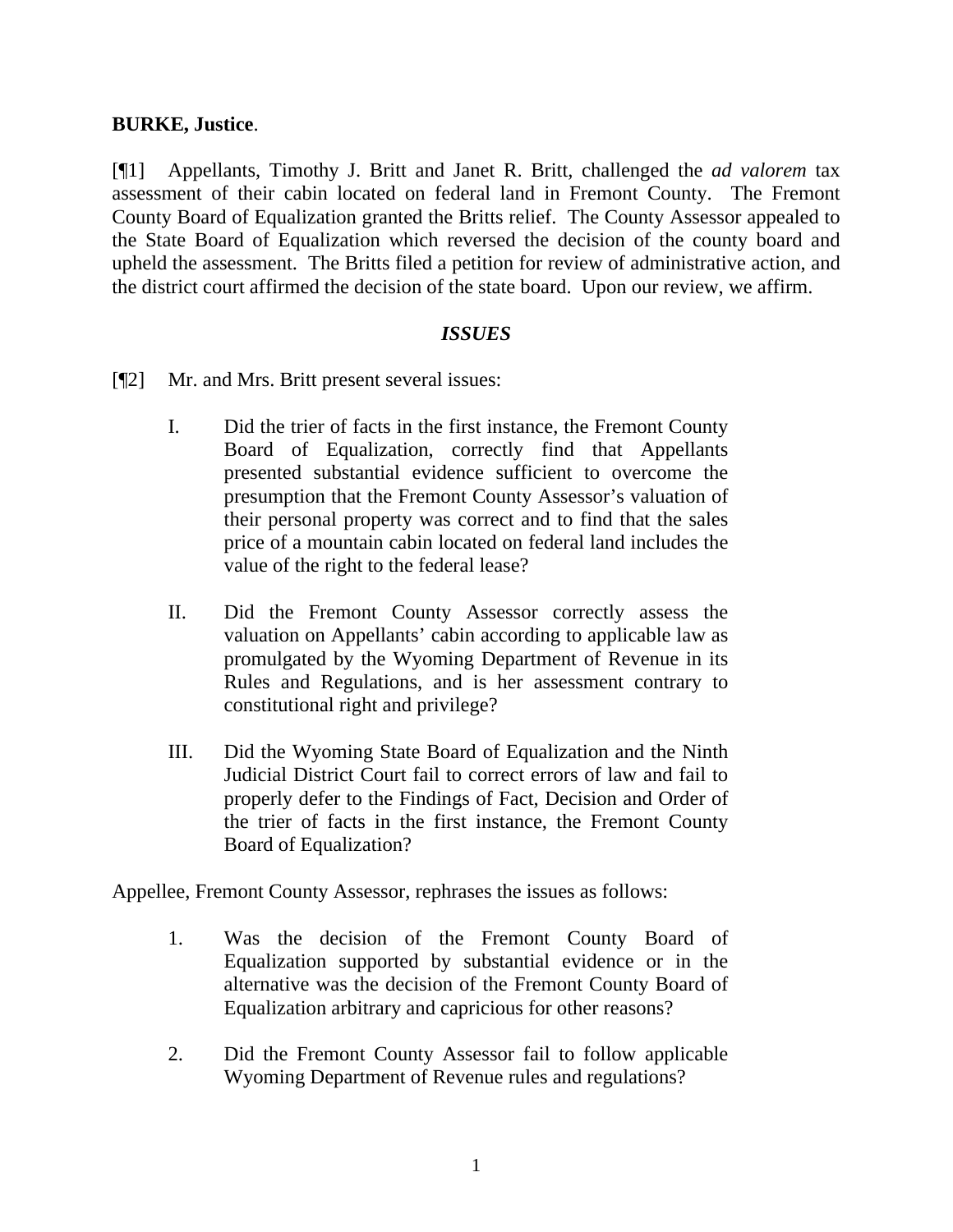3. Does the assessment violate a constitutional right or privilege?

# *FACTS*

[¶3] In 1995, Mr. and Mrs. Britt purchased a cabin in the Shoshone National Forest west of Dubois, Wyoming for \$80,000. The cabin is located on approximately one quarter of an acre of United States Forest Service land, identified as Lot D of the Pinnacle Heights tract. The cabin was built in 1944. The main structure is 690 square feet (23 x 30). It has two porches. The cabin has electricity, wood fueled heat, and running water during warm weather.

[¶4] The Britts hold a special use permit with the Forest Service which allows them to have a recreational residence where their cabin is located.<sup>[1](#page-2-0)</sup> The permit includes a number of restrictions on the use of the cabin and the area. The Britts' permit is for a term of ten years and is scheduled to expire in 2008. They previously renewed the permit without difficulty. In 2003, the Britts paid an annual fee to the Forest Service of \$2,349.53 for the special use permit.

[¶5] For the 2003 tax year, the Fremont County Assessor (Assessor) valued the cabin at \$87,200. This assessment was based upon use of the Computer Assisted Mass Appraisal (CAMA) system. The assessment notice was sent to the Britts on April 23, 2003. The estimated taxes for 2003 of \$644.91 were noticeably higher than the taxes assessed in the preceding years. For the years 2000, 2001, and 2002, the assessed taxes were \$395.09, \$413.38, and \$417.12, respectively.

[¶6] On May 23, 2003, the Britts filed a *pro se* statement contesting the assessment, which provided, in part:

> We met with the assistant assessor and the assessor on May 20, in protest of the 52% increase in the property taxes we were paying on a cabin we owned that is located on a special use permit in the Shoshone National Forest. Initially, we felt that the increase was far too much, but after talking with the assessor, we feel we should not be assessed ANY PROPERTY TAXES at all on this lease. We own NO property; rather we have the right to lease a lot on the Shoshone National Forest and we pay a large yearly lease fee.

 $\overline{a}$ 

<span id="page-2-0"></span> $1$  The right of the Britts to have their cabin located on Forest Service land is also referred to as a lease by the parties and the county board. For purposes of this opinion, the terms "special use permit" and "lease" are interchangeable. We use the former term because that is the term which appears in the agreement with the Forest Service.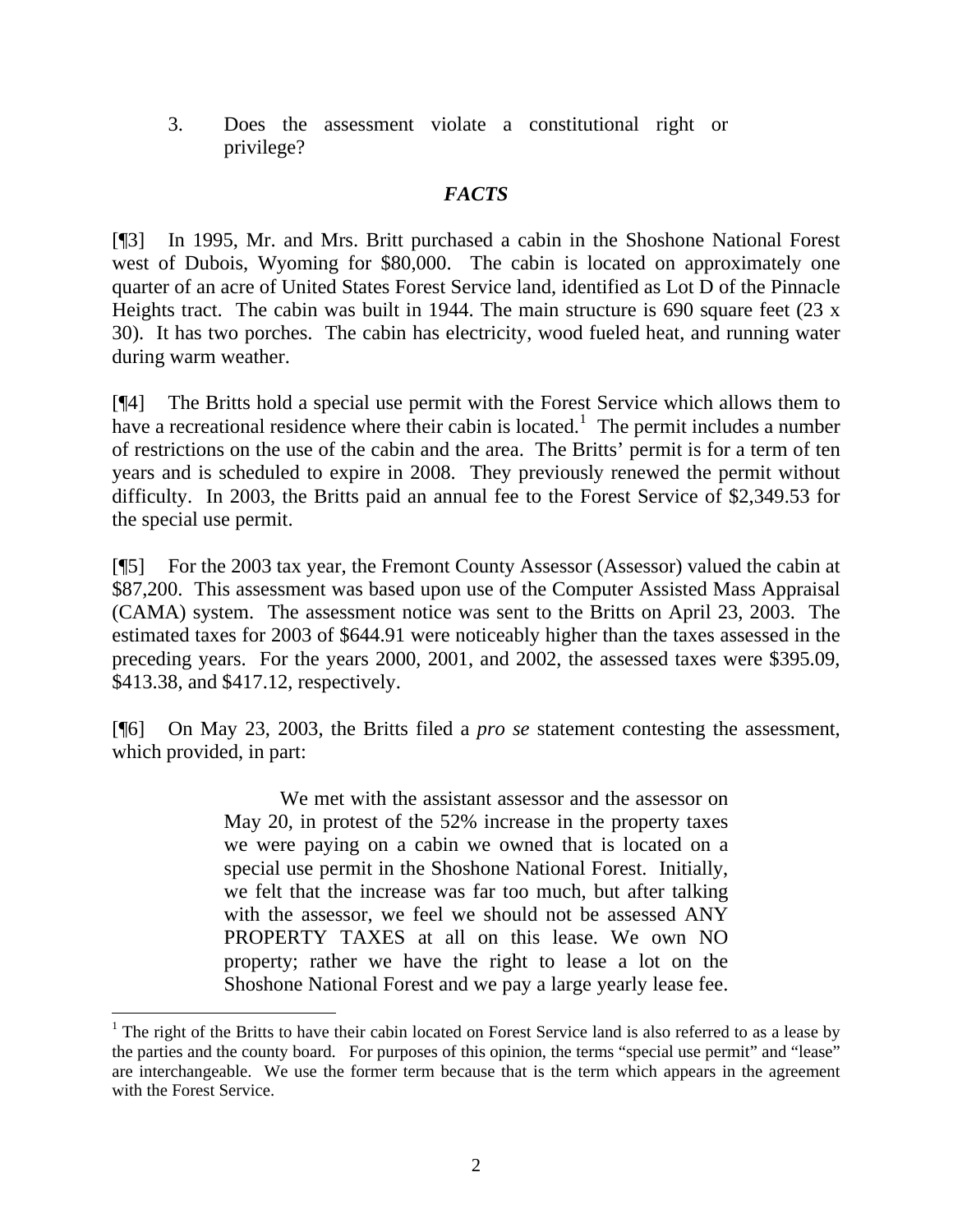Our lease comes up for renewal on a ten year basis and we may loose [sic] the right to use the lot in 2008. We were told there was no record of our 1995 purchase of the cabin because it was NOT A PROPERTY TRANSACTION. That is true. We purchased the right to have a special use permit assigned from Bev Jones to Tim and Janet Britt. The price we paid, \$80,000, was primarily for the consent by the US Forest Service to amend the special use permit to allow the Britt family the right to use the Lot D, Pinnacle Heights Recreation Area. When we purchased the cabin, it was a one room cabin with partitions for bedrooms, heated by a wood stove and no bathroom facilities and would be appraised for a minimal amount as a stand alone building. We are in the process of having the cost of a replacement cabin figured. If we are assessed taxes at all, it should be on the personal property value of the cabin, not on the fact that the cabin is located in a scenic area.

Additionally, the special use permit which covers the recreational use of the cabin is very restrictive and bears no resemblance to the rights of a person who owns land and buildings in fee has. We cannot increase the size of the cabin larger than 1200 square feet including porches; we cannot rent the cabin; we cannot live in the cabin as a home, we cannot paint the cabin nor have anything done to the cabin without the express permission of the forest service, the owner of the land. Our decision to spend \$80,000 in 1995 to purchase the right to the recreational lease on Lot D, Pinnacle Heights was based on the value judgment that the area around the cabin would not be subject to massive subdivision, roading, habitat degradation, conversion or major human intrusion. The cabin itself is a minimal structure of very little monetary value and assessing its value based on what the assessment of a similar cabin on fee land in the Dubois area would be worth is not a valid assessment and is not comparable in any manner.

The Britts based their challenge on the belief that they were being taxed for their special use permit:

> . . . We do NOT own the land; we lease it. You cannot charge us property taxes on land we don't own nor base the value of personal property (the cabin) on where it happens to be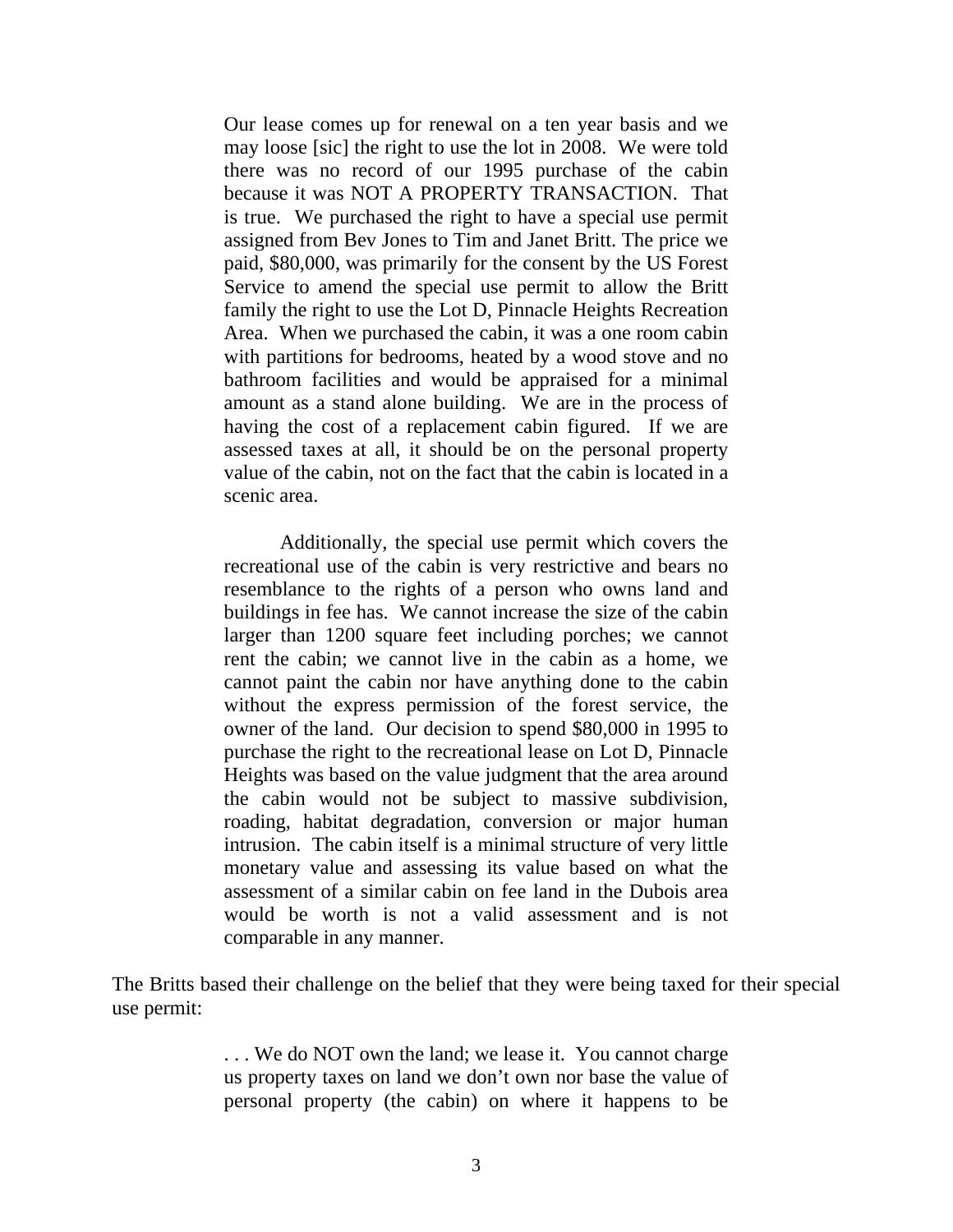located. You can only base personal property taxes on the intrinsic value of that object, whether it is a desk, table or cabin that may be moved.

[¶7] The county board held a hearing on July 14, 2003. At the hearing, the Britts and the Assessor submitted exhibits in support of their positions. The Britts provided a copy of their special use permit along with a summary of the restrictions imposed, a 1997 Forest Service appraisal of the value of that permit, their estimated calculation of the present value of the permit, a construction estimate for a new cabin, and a summary of their position. The Assessor provided exhibits regarding comparable properties used for sales comparison, a realty listing for the Britts' cabin with an asking price of \$149,000, the Wyoming Department of Revenue regulation defining fair market value, and a summary of the Assessor's methodology and position.

[¶8] Mr. Britt testified at the hearing and presented several challenges to the Assessor's valuation. He asserted that a significant portion of the purchase price of his and similar cabins was attributable to the permit and should not be taxed. He estimated that when he purchased the cabin for \$80,000, that \$50,000 of that amount was attributable to the permit. Mr. Britt also emphasized the limited rights associated with his permit. He argued that the cabin was a structure not tied to the land and contended that its location should not be a consideration in the value. He also claimed that the Assessor erred by failing to consider the recent sale of a nearby cabin in her valuation and asserted that the cost approach was a more appropriate valuation method.

[¶9] Deputy County Assessor Tara Berg, a certified property tax appraiser, also testified. She described three sales of cabins in the area which were used as comparable sales. She testified:

> The above sales that we've just talked about indicate the market for cabins on forest service leases. We do not assess any of the leases that go with this property; they are separate. We assess the market value of the cabin as it would sell on the open market. If the cabin owners owned the land that the cabin was sitting on, the market value would likely be higher. In other words, if their . . . bundle of rights was complete, . . . their market value would increase.

[¶10] Berg emphasized the definition of fair market value and testified, "In this instance, buyers are willing to purchase a cabin only on a forest service lease and . . . that's denoted by the sales there . . . for between \$80,000 and \$215,000. These sales establish a fair market value for these cabins. These properties are value[d] as all other improvements in Fremont County." Regardless of the ownership of the land, she clarified that through the CAMA system, all buildings attached to land are valued as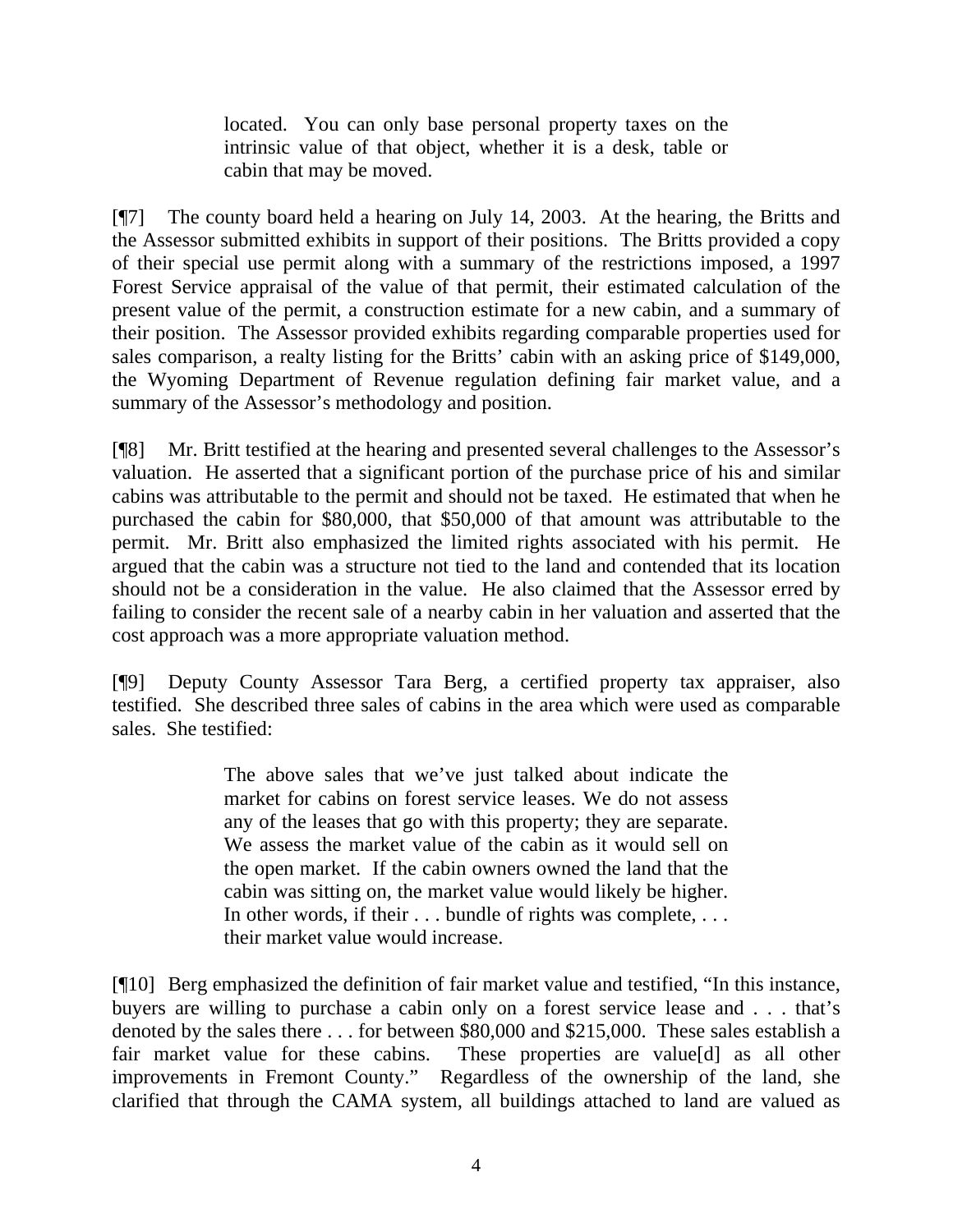improvements. She further stated, "The location of the property is a very important factor when determining market value." She explained that proximity to recreational areas within the county tends to increase market value.

[¶11] Moreover, Berg explained that fair market value was preferable to replacement cost value because, as the Britts' efforts to sell the cabin through a realtor and advertising demonstrated, an open and active market exists for these cabins. Berg also explained why the limited rights associated with use of the cabin should not detract from the fair market value. She asserted that buyers are very aware of the limitations, and a transfer of the permit requires that the transferee of the cabin receive a copy of those restrictions.

[¶12] The county board also heard from the County Assessor, Eileen Oakley, who reiterated many of the points asserted by Berg. The Assessor stated that she did not factor in the amounts paid to the Forest Service for the permit in arriving at the cabin's fair market value. She agreed with the Britts that they were paying a great deal to the Forest Service for their permit, but she maintained that those fees established a value for the permit distinct from the cabin structure. The Assessor also emphasized that the value of the permit was not being taxed.

[¶13] The county board issued a brief written decision which provided:

# FINDINGS OF FACT

- 1. The taxpayer testified that a cabin adjacent to his land had been sold within the last year for \$50,000.
- 2. The taxpayer testified that he did not believe the comparable sales used by the Fremont County Assessor were realistic.
- 3. The subject property is a cabin located on a Forest Service lease. The cabin is a 23 x 30 foot structure with a porch approximately 10 x 23. There is no heat, water or electricity.
- 4. The taxpayers purchased the cabin for \$80,000.00.
- 5. At hearing a debate ensued over whether the Assessor was taxing the value of the lease as well as the value of the cabin itself.
- 6. The Fremont County Assessor testified that the value of the lease with the United States Forest Service was not being taxed. However, the Assessor further testified that one of the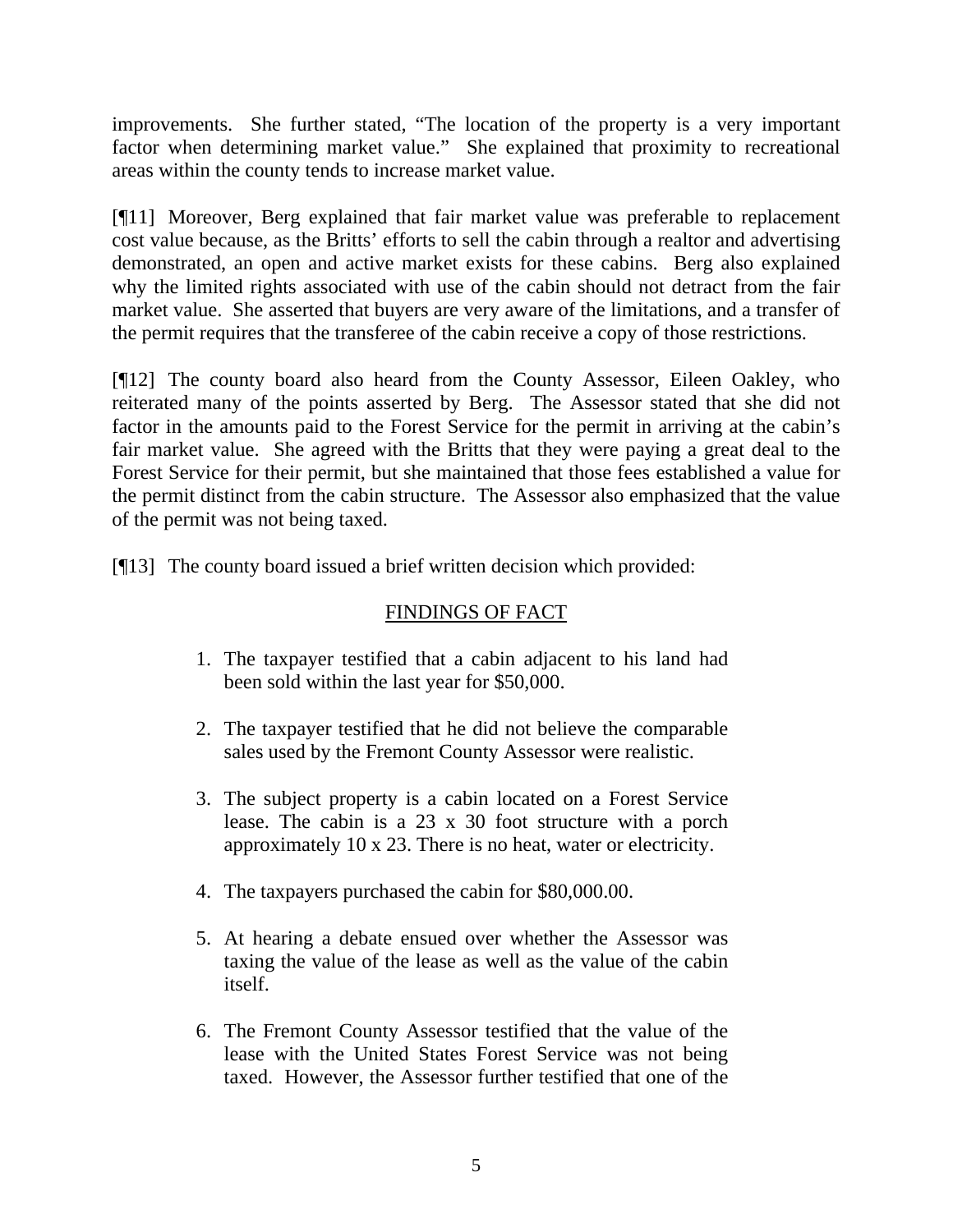reasons the value was high was due to the location of the cabin.

- 7. The Board finds that but for the location of the cabin, the fair market value of the cabin would be minimal as it is a very old cabin in very poor shape.
- 8. The Board believes the taxpayer is being assessed in part for the value of the Forest Service lease which is valuable because of the location of the cabin as a vacation spot.
- 9. The taxpayer testified that this cabin is used on a limited basis.
- 10.The Board finds that the taxpayer has presented sufficient, credible evidence to overcome the presumption that the Assessor's valuation was valid.

# DECISION AND ORDER

The Board finds generally in favor of the taxpayers, Janet and Tim Britt, and finds they should be given relief consistent with this decision.

[¶14] The Assessor appealed to the State Board of Equalization (state board). The state board, in its appellate capacity, reviewed the record of the hearing and the decision of the county board. The Britts did not submit a brief in support of the county board's decision. The state board issued its Decision and Order on April 6, 2004, reversing the county board's decision and reinstating the Assessor's valuation. The state board determined that the findings and the decision of the county board were not supported by substantial evidence and that the decision was arbitrary, capricious, and not in accordance with law.

[¶15] The Britts then filed a petition for writ of review of administrative action in the district court in Fremont County. The district court affirmed the decision of the state board. This appeal followed.

# *STANDARD OF REVIEW*

[ $[16]$  We review administrative action pursuant to Wyo. Stat. Ann. § 16-3-114(c) (LexisNexis 2005) of the Wyoming Administrative Procedure Act, which provides in pertinent part: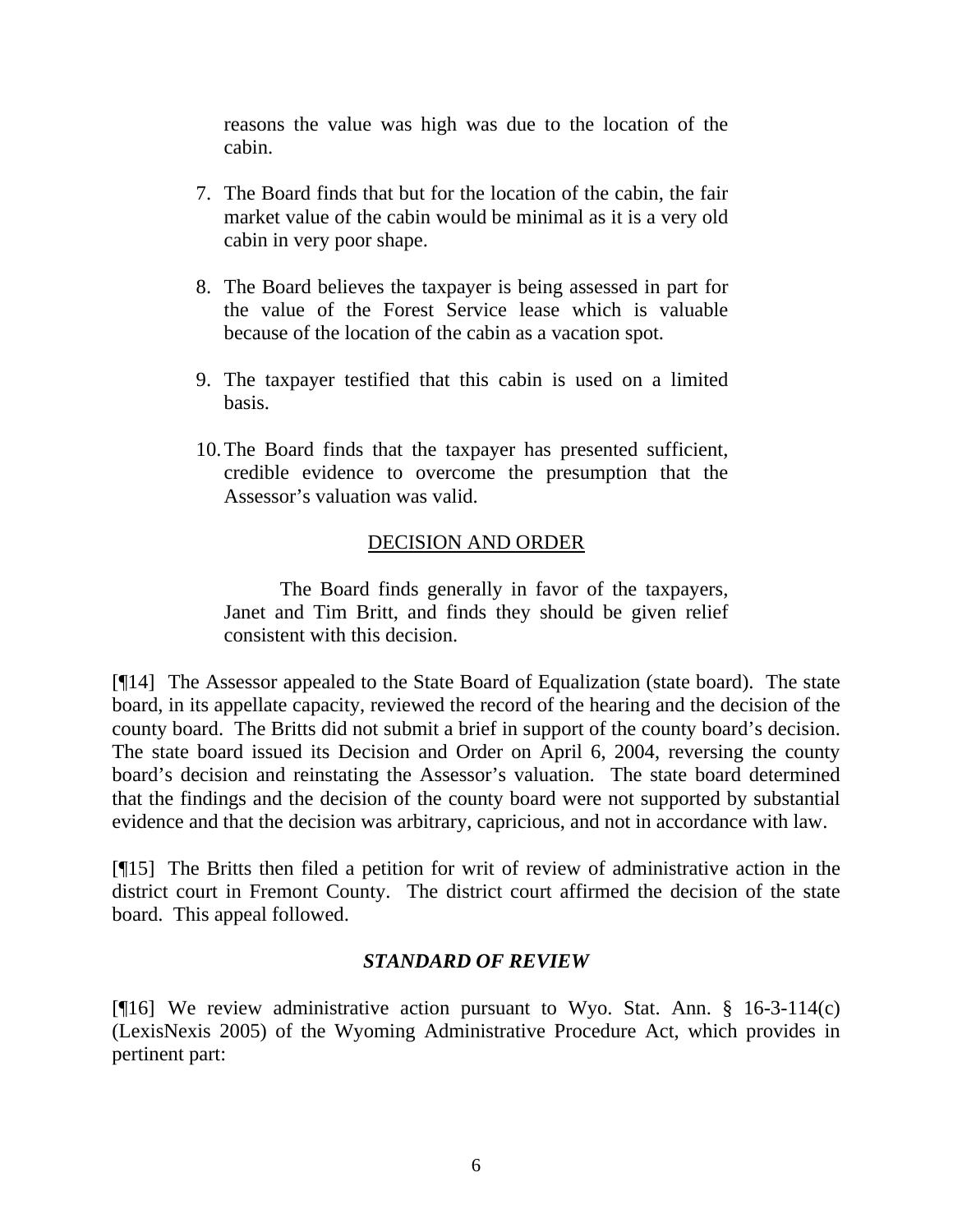(c) To the extent necessary to make a decision and when presented, the reviewing court shall decide all relevant questions of law, interpret constitutional and statutory provisions, and determine the meaning or applicability of the terms of an agency action. In making the following determinations, the court shall review the whole record or those parts of it cited by a party and due account shall be taken of the rule of prejudicial error. The reviewing court shall:

. . .

(ii) Hold unlawful and set aside agency action, findings and conclusions found to be:

> (A) Arbitrary, capricious, an abuse of discretion or otherwise not in accordance with law;

. . .

(C) In excess of statutory jurisdiction, authority or limitations or lacking statutory right;

. . . or

(E) Unsupported by substantial evidence in a case reviewed on the record of an agency hearing provided by statute.

[¶17] We recently described the principles guiding our review in *BP America Production Co. v. Dept. of Rev.*, 2005 WY 60, ¶¶ 10-13, 112 P.3d 596, 602-603 (Wyo. 2005):

We review both the agency's findings of fact and law:

"Considerable deference is accorded to the findings of fact of the agency, and this Court does not disturb them unless they are contrary to the overwhelming weight of the evidence. *Amoco Production Co. v. Wyoming State Bd. of Equalization*, 12 P.3d 668, 671 (Wyo. 2000). An agency's conclusions of law can be affirmed only if they are in accord with the law. *Id.* at 672. Our function is to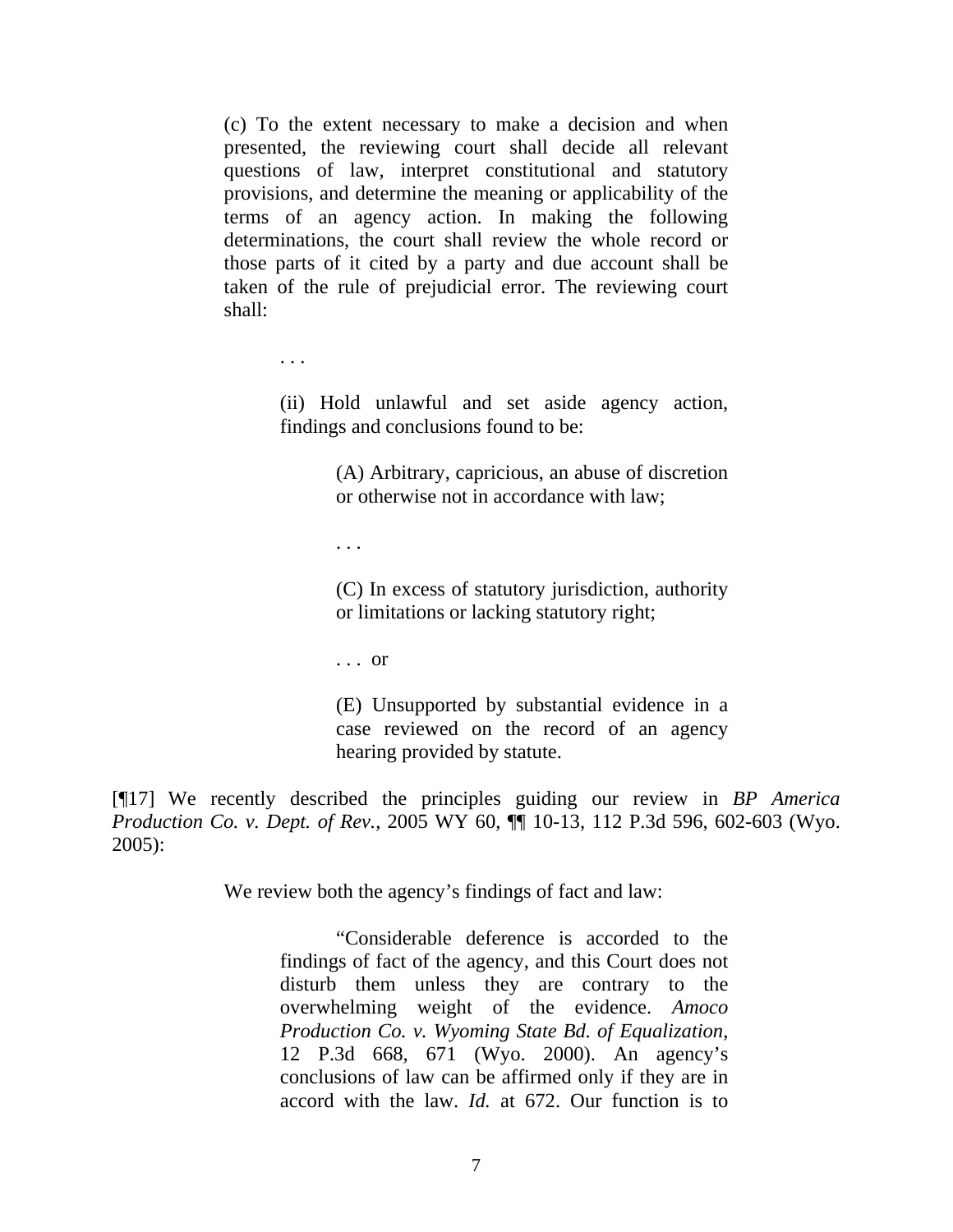correct any error that an agency makes in its interpretation or application of the law."

*EOG Resources, Inc. v. Wyoming Dep't of Revenue*, 2004 WY 35, ¶ 12, 86 P.3d 1280, [1284] (Wyo. 2004).

. . .

"The district court and this Court are charged with reviewing an agency's decision for substantial evidence. That duty requires a review of the entire record to determine if there is relevant evidence that a reasonable mind might accept in support of the agency's decision. . . . "

*McTiernan v. Scott*, 2001 WY 87, ¶ 16, 31 P.3d 749, [756] (Wyo. 2001) (citations and footnote omitted).

. . .

Findings of ultimate fact are reviewed de novo:

"When an agency's determinations contain elements of law and fact, we do not treat them with the deference we reserve for findings of basic fact. When reviewing an 'ultimate fact,' we separate the factual and legal aspects of the finding to determine whether the correct rule of law has been properly applied to the facts. We do not defer to the agency's ultimate factual finding if there is an error in either stating or applying the law."

*Basin Elec. Power Co-op., Inc. v. Dep't of Revenue, State of Wyo*., 970 P.2d 841, 850-51 (Wyo. 1998) (citations omitted).

The party asserting an improper valuation method bears the burden of proof. *Amoco Production Co. v. Wyoming State Bd. of Equalization*, 899 P.2d 855, 858 (Wyo. 1995). In reviewing a valuation method, the task of the appellate court is not to determine which of various appraisal methods is best or most accurately estimates fair market value. The reviewing court only determines whether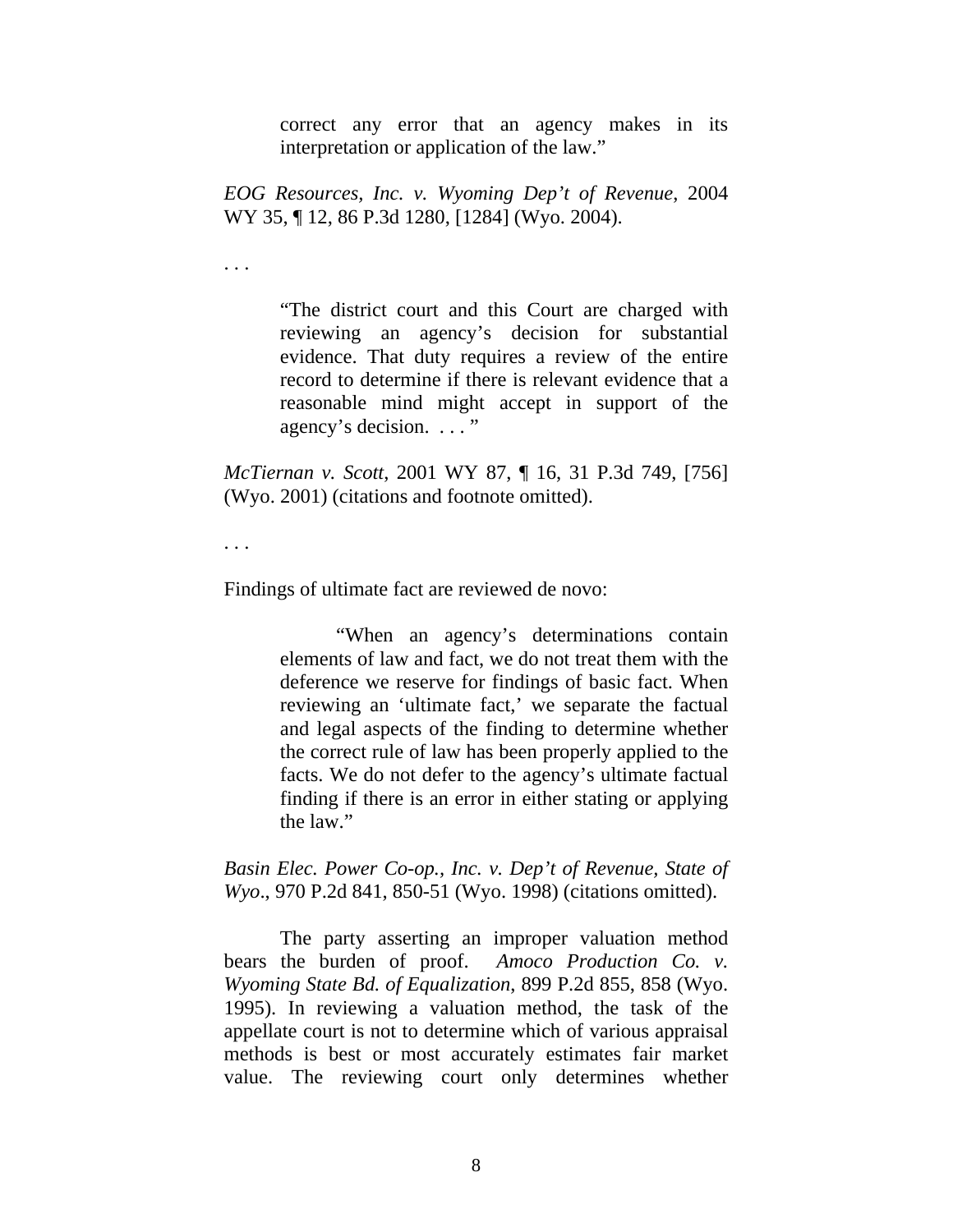substantial evidence exists to support use of the chosen method. *Id*.

Additionally, we afford no deference to the appellate review conducted by the state board or by the district court. *Laramie County Bd. of Equalization v. Wyoming State Bd. of Equalization*, 915 P.2d 1184, 1188 (Wyo. 1996). We conduct an independent inquiry into the matter, just as if it had proceeded directly to us from the agency. *Wyoming Dept. of Revenue v. Guthrie*, 2005 WY 79, ¶ 11, 115 P.3d 1086, 1091 (Wyo. 2005).

#### *DISCUSSION*

[¶18] Generally, challenges to the valuation of property for the purpose of *ad valorem* tax assessment are rooted in Wyo. Const. art. 15, § 11. *Holly Sugar Corp. v. State Bd. of Equalization*, 839 P.2d 959, 963-964 (Wyo. 1992). That provision, as amended, provides in relevant part:

> (a) All property, except as in this constitution otherwise provided, shall be uniformly valued at its full value as defined by the legislature, in three (3) classes as follows:

> > (i) Gross production of minerals and mine products in lieu of taxes on the land where produced;

> > (ii) Property used for industrial purposes as defined by the legislature; and

(iii) All other property, real and personal.

. . .

(d) All taxation shall be equal and uniform within each class of property.

We have interpreted Wyo. Const. art. 15, § 11 to require only a rational method of appraisal, equally applied to all property, which results in essential fairness. *Holly Sugar Corp.*, 839 P.2d at 964.

[¶19] The legislature has directed that "[a]ll property within Wyoming is subject to taxation as provided by this act except as prohibited by the United States or Wyoming constitutions or expressly exempted by W.S. 39-11-105." Wyo. Stat. Ann. § 39-11- 103(a)(i) (LexisNexis 2005). For *ad valorem* taxes, taxable property is to be valued annually at its fair market value. Wyo. Stat. Ann. § 39-13-103(b)(ii) (LexisNexis 2005). Fair market value is defined as "the amount in cash, or terms reasonably equivalent to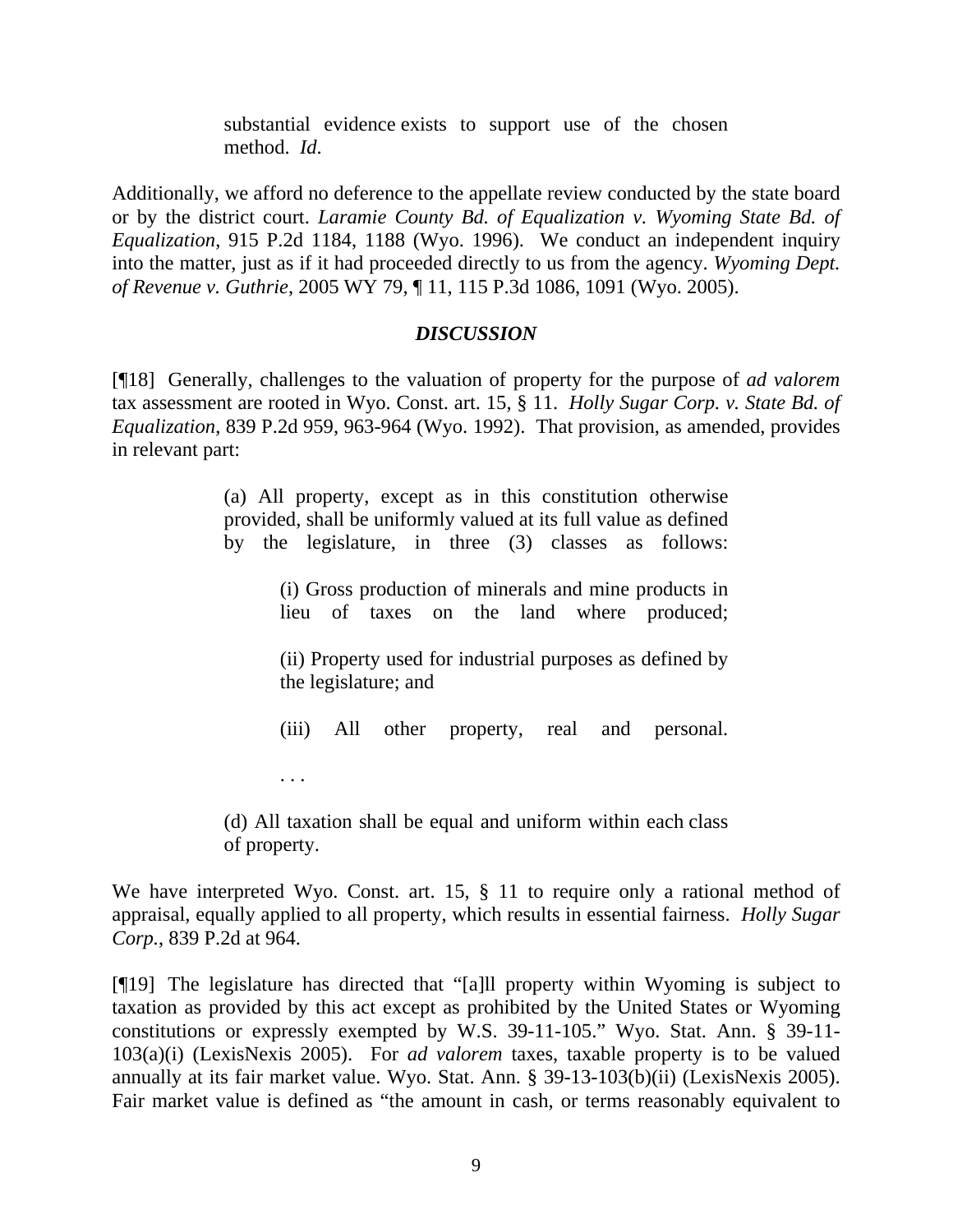cash, a well informed buyer is justified in paying for a property and a well informed seller is justified in accepting, assuming neither party to the transaction is acting under undue compulsion, and assuming the property has been offered in the open market for a reasonable time . . . ." Wyo. Stat. Ann.  $\S$  39-11-101(a)(vi) (LexisNexis 2005). The Department of Revenue is required to "prescribe by rule and regulation the appraisal methods and systems for determining fair market value using generally accepted appraisal standards." Wyo. Stat. Ann. § 39-13-103(b)(ii).

[¶20] Pursuant to that statutory direction, the Department of Revenue has promulgated regulations providing for four appraisal methodologies: the sales comparison approach, the cost approach, the income or capitalized earnings approach, and the computer assisted mass appraisal (CAMA) automated system approach. DOR Rules and Regs, Chap 9, § 6. The County Assessor is required to "[f]aithfully and diligently follow and apply the orders, procedures and formulae of the department of revenue . . . for the appraisal and assessment of all taxable property." Wyo. Stat. Ann. § 18-3-204(a)(ix) (LexisNexis 2005).

[¶21] The Forest Service land where the cabin is located is exempt from taxation as federal land used primarily for a governmental purpose. Wyo. Stat. Ann. § 39-11- 105(a)(i) (LexisNexis 2005). However, improvements placed on federal lands for private use do not fall within this exemption. Wyo. Stat. Ann. § 39-11-105(a)(i)(A) (LexisNexis 2005). Of particular concern in this case is the special use permit which the parties agree is not taxable. See DOR Rules and Regs, Chap. 14, § 14(e) (leaseholds on exempt government property are not taxable to the lessee).

# *Evidentiary basis for the county board's findings*

 $\overline{a}$ 

[¶22] The Britts claim that the county board's decision in their favor was supported by substantial evidence. Most of the county board's findings are not pertinent to our review because they are inaccurate, incomplete, or merely restate testimony or issues without explaining how these items impacted the county board's decision.<sup>[2](#page-10-0)</sup> The county board's

<span id="page-10-0"></span> $2^2$  Finding No. 1 describes Mr. Britt's testimony about a recent nearby sale. Mr. Britt did state that a cabin next to his had sold within the past year for \$50,000. Standing alone, this finding accurately represents a portion of Mr. Britt's testimony. However, what is lacking from the county board's finding is Mr. Britt's further explanation of the circumstances of that adjacent cabin sale. He explained that the neighboring cabin had previously sold for \$87,000 right before the Britts had purchased their cabin. He acknowledged that the recent sale resulted from bankruptcy proceedings and that the lienholder sold that cabin for much less than the purchase price previously paid. Furthermore, he described that cabin, at the time of the recent sale, as being in a cosmetically poor condition.

Finding No. 2 also describes Mr. Britt's testimony. Mr. Britt did not clearly state that the comparable sales used by the Assessor were unrealistic. Rather, he suggested that the recent adjacent cabin sale would be more realistic than the comparables used by the Assessor because of the impact the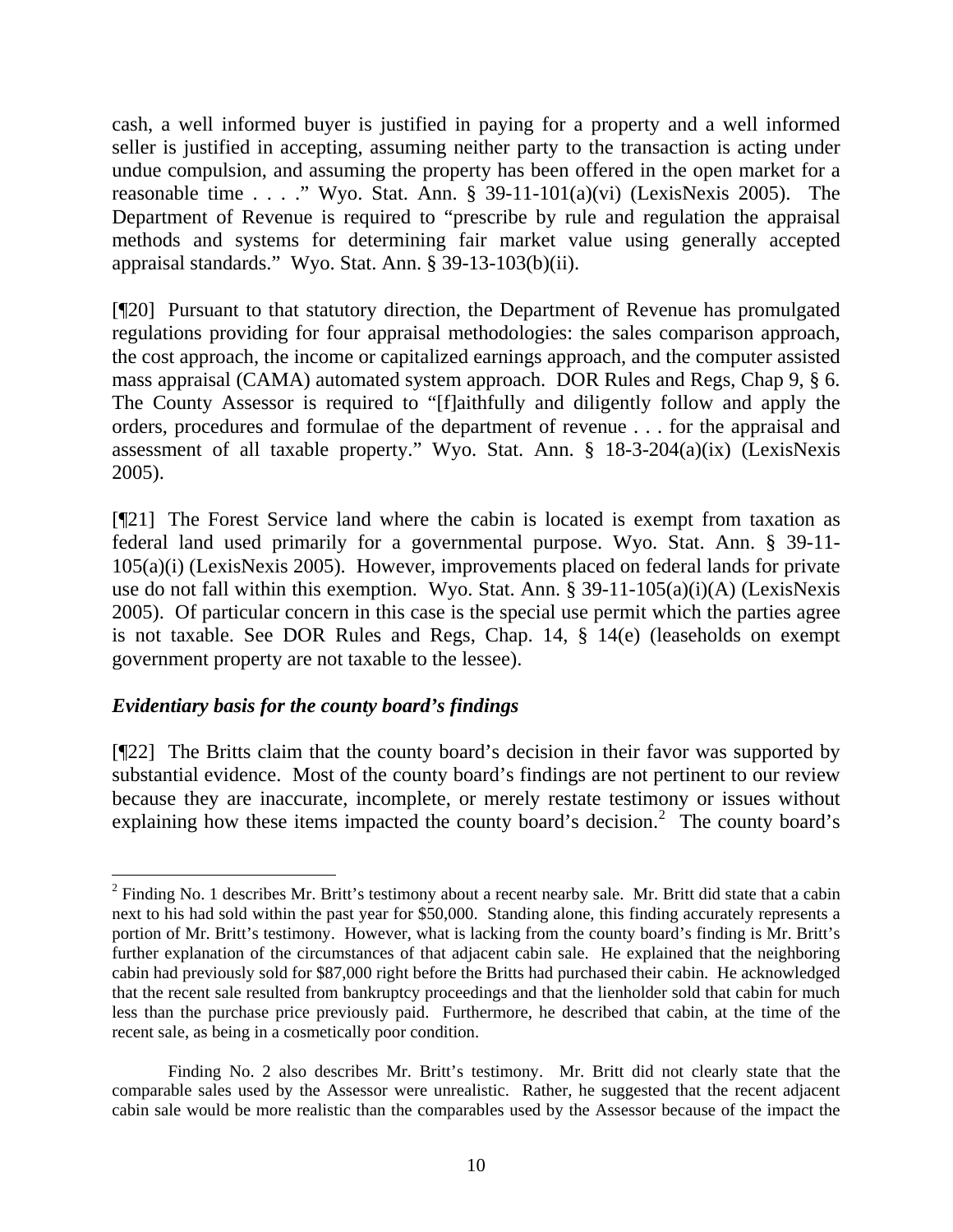resolution of the matter is essentially found in findings No. 7 and 8, and its ultimate conclusion in finding No. 10. With regard to these findings, the Britts assert that the county board's conclusion that their special use permit was being taxed was supported by substantial evidence. They also claim that substantial evidence supported the determination that they overcame the presumption that the Assessor's valuation was correct. We disagree and find that substantial evidence did not support the finding that the permit was taxed or the ultimate finding that the Britts had presented sufficient credible evidence to merit relief.

[¶23] A strong presumption favors the Assessor's valuation. "In the absence of evidence to the contrary, we presume that the officials charged with establishing value exercised honest judgment in accordance with the applicable rules, regulations, and other directives that have passed public scrutiny, either through legislative enactment or agency rule-making, or both." *Amoco Production Co. v. Dept. of Revenue*, 2004 WY 89, ¶ 7, 94 P.3d 430, 435 (Wyo. 2004). The Britts had the initial burden of presenting evidence sufficient to overcome the presumption. *Id*., ¶ 8. If the Britts successfully overcame the presumption, then the county board was "required to equally weigh the evidence of all parties and measure it against the appropriate burden of proof." *CIG v. Wyoming Dept. of Revenue*, 2001 WY 34, 10, 20 P.3d 528, 531 (Wyo. 2001). The burden of going forward would then have shifted to the Assessor to defend her valuation. *Id*. Above all, the Britts bore "the ultimate burden of persuasion to prove by a preponderance of the evidence that the valuation was not derived in accordance with the required constitutional and statutory requirements for valuing . . . property." *Id.*

events of September 11, 2001 recently had on the economy. This is simply a statement of the taxpayer's opinion, and the county board fails to describe how this opinion bore upon its decision.

 $\overline{a}$ 

Likewise, Finding No. 9 describes Mr. Britt's testimony that the cabin was used on a limited basis, but this fact was not disputed by the Assessor. The condition, desirability, and utility in the market place were factors specifically incorporated into her appraisal.

Finding No. 3 describes the physical features of the cabin but it is not entirely accurate. Mr. Britt testified that the cabin was 23 feet by 30 feet, with a porch on the south measuring 8 feet by 23 feet. However, Mr. Britt also stated there was a screened in porch on the front of the cabin measuring 8 feet by 10 feet. The front porch is not mentioned by the county board. Moreover, Mr. Britt testified that the cabin does have electricity and also has water on a seasonable basis. Thus, the county board's finding that "[t]here is no . . . water or electricity" clearly contradicts the evidence presented.

Finding No. 4 omits the date when the cabin was purchased, but the purchase price of the cabin was not in dispute. Even if the date had been included, however, it does not appear that this finding was influential in the county board's decision.

Findings No. 5 and 6 simply summarize the main dispute at the hearing.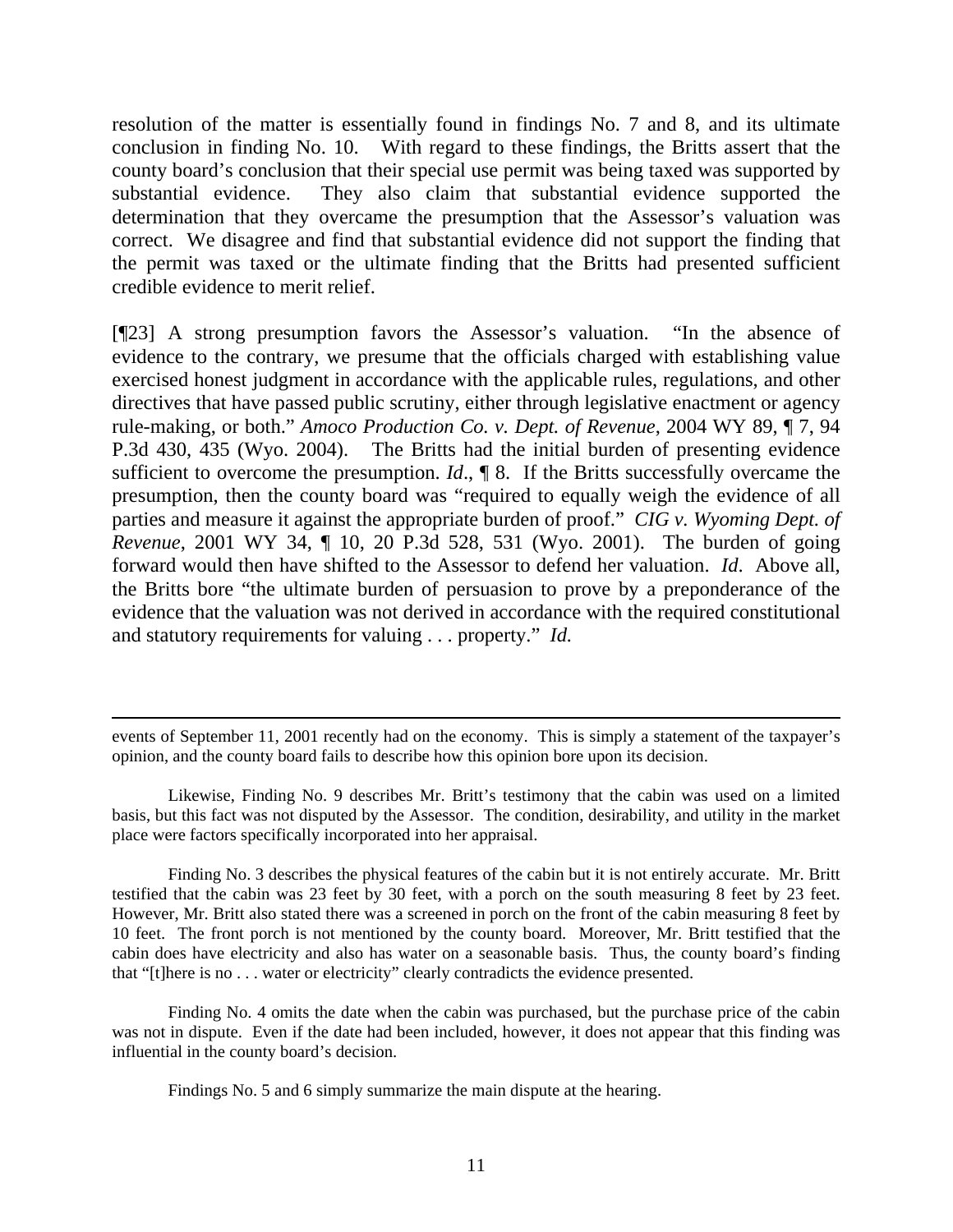## *a) Taxation of the Forest Service special use permit*

[¶24] Mr. Britt's chief complaint was that the Assessor's value improperly included the value of the rights under the special use permit. He asserted that the value of improvements should not be related in any way to the location of those improvements. The Britts contend that because the Assessor admitted that location was a factor in her valuation, the special use permit was impermissibly subject to taxation.

[¶25] The Assessor, however, was able to draw a distinction between location and land ownership. According to the Assessor, location is an appropriate consideration in determining fair market value. The Assessor presented testimony that the permit was not being taxed and that if the Britts actually owned the land, that the assessment would have been much higher. Berg explained that the value of improvements is affected by location and such variations in value, due to location, are not unusual. Other than their opinion that location should not be a factor in valuing their cabin, the Britts did not present any evidence which would have allowed the county board to find that the Assessor's consideration of the location of the cabin was inappropriate.

[¶26] Mr. Britt also claimed that the Assessor erred in failing to subtract the value of the federal permit from the assessed valuation. He attributed \$50,000 of his original \$80,000 paid for the cabin to the value of the special use permit. He offered an exhibit detailing payments to the Forest Service since their purchase of the cabin in 1995. The permit fee increased over time, from \$937.02 in 1995 to \$2,349.53 in 2003. Based upon the increase in the permit fee, the Britts estimated the permit value at \$52,955 for the 2003 tax year. Mr. Britt suggested that this amount should be deducted from the Assessor's valuation to arrive at the real taxable value of his cabin, which he claimed was \$34,245.

[¶27] On appeal, the Britts urge us to accept their estimated real taxable value as evidence sufficient to uphold the county board's decision in their favor. However, the county board did not expressly adopt the Britts' suggested approach, nor did it find that the taxable value of the cabin was \$34,245. We simply cannot tell from its findings whether the county board intended to follow this rationale. The county board did not make a finding about the fair market value of the cabin, other than to say its value was "minimal." Also lacking is any finding about the value of the special use permit. In the absence of such findings, and without any explanation from the county board about the relief it intended to grant, we cannot assume that its relief was based upon the cabin being valued at \$34,245.

[¶28] The county board's statement that it believed the permit was being taxed was contrary to the weight of the evidence. In their testimony, Berg and the Assessor denied that the special use permit was being taxed. Without explanation, the county board apparently disregarded this testimony. The only conflicting evidence presented was the Britts' opinion that the permit was being taxed. A mere difference of opinion as to value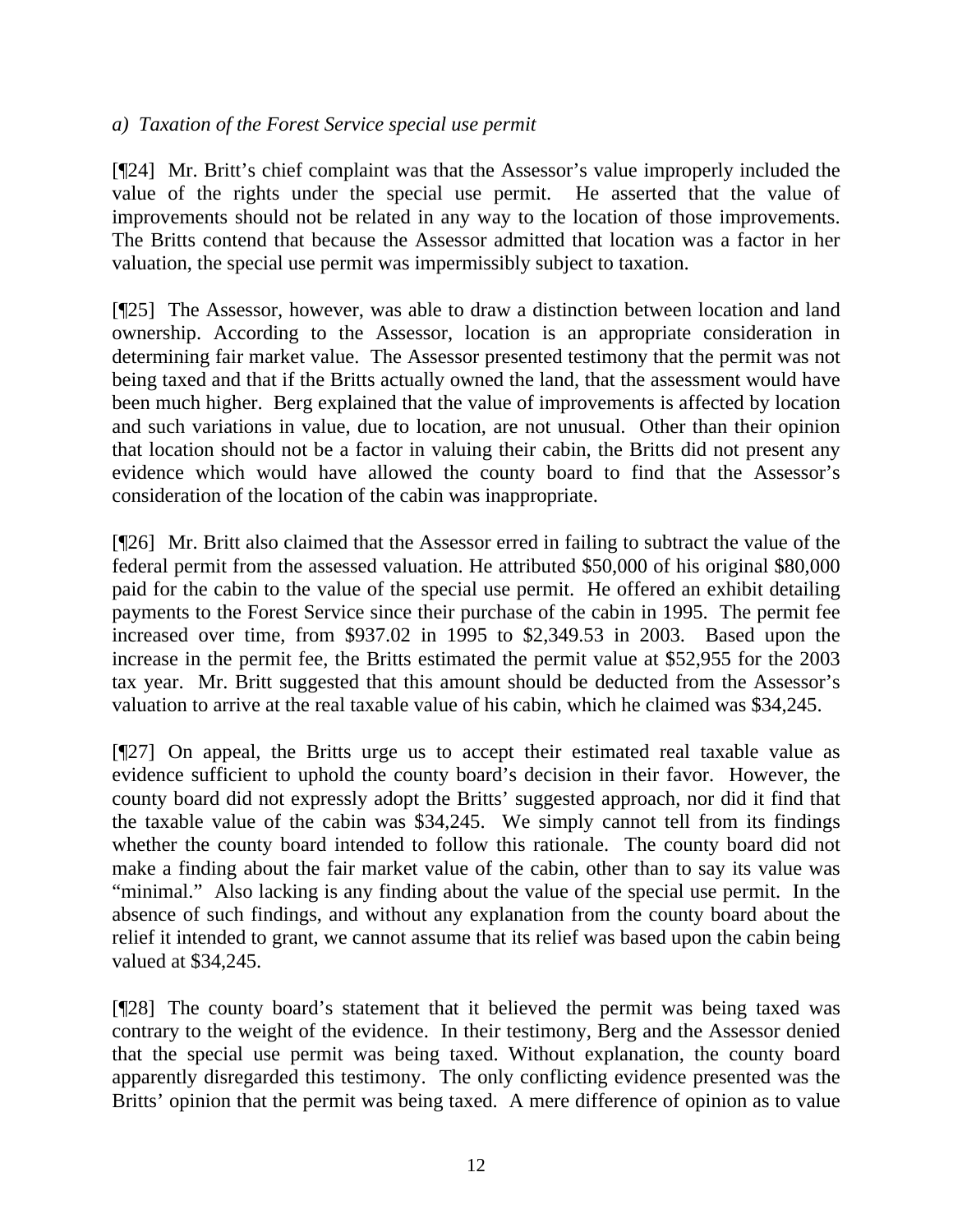does not amount to substantial evidence. *Amoco Production Co.,* ¶¶ 7-8. The county board erroneously concluded that the Assessor's valuation was improper because it included the value of the permit.

# *b) Presumption favoring Assessor's valuation*

[¶29] At the hearing, the Britts attempted to prove that the value of the cabin was much lower than the Assessor's valuation. They questioned the methodology used by the Assessor and offered alternative means of valuing the cabin. The Assessor countered each challenge and explained why her valuation should stand. The county board ruled generally in favor of the Britts and found that they had presented sufficient evidence to overcome the presumption that the Assessor's valuation was valid.

[¶30] From its limited findings, we cannot tell which, if any, of Mr. Britt's challenges supplied the basis for the county board's decision. The county board did not make the requisite findings to allow deferential review of this ultimate conclusion. *CIG*, ¶ 8 (recognizing that we do not give the same deference afforded for basic fact findings if an agency's determinations involve elements of law and fact, or ultimate facts). Based upon our review of the evidence presented, we conclude that the Assessor successfully defended her valuation and the Britts failed to overcome the presumption that her valuation was proper.

[¶31] The Britts challenged the Assessor's use of comparable sales. Mr. Britt did not deny that sales of other cabins had taken place or that those cabins were comparable to his cabin. He merely asserted that the market had slowed since those transactions had occurred. As an example, Mr. Britt identified a recent transaction which he thought should have been considered. However, that cabin sale resulted from a lien foreclosure. Mr. Britt acknowledged that, because of those circumstances, the price of \$50,000 was much lower than the amount previously paid for the same property. He also recognized that his cabin was in better condition. Berg explained that the transaction referenced by Mr. Britt was not used because the condition of that cabin was not comparable to the Britts' cabin and to the other cabin sales used as comparables. Additionally, Mr. Britt emphasized that his use of the cabin was severely limited by the terms of the permit. However, the Assessor stated that those limitations were considered. All of the comparables used were likewise located on U.S. Forest Service land, involved the same type of permit, and were subject to similar limitations.

[¶32] Mr. Britt also suggested that the Assessor should have utilized the cost replacement method. He submitted a construction estimate in an effort to demonstrate that the replacement cost of the cabin was approximately \$65,000. He acknowledged that the information used for the estimate differed from the cabin's actual dimensions. The estimate was based upon construction of a 650 square foot cabin without including the cost of any porches, while the main structure of the Britts' cabin, exclusive of the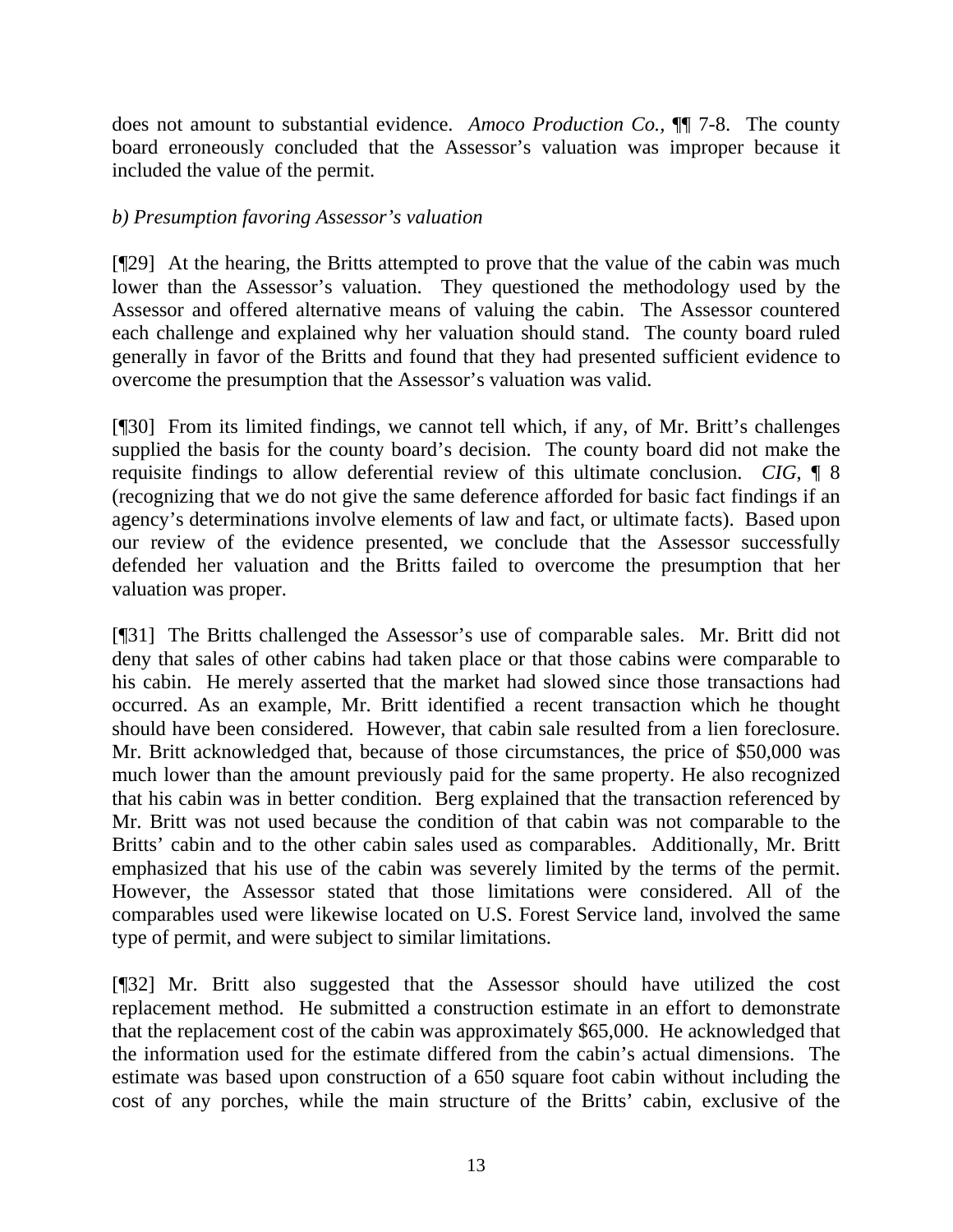porches, measured 690 square feet. As the Assessor explained, this \$65,000 figure is only a base cost figure, which must be depreciated and adjusted for specific characteristics of the structure, in order to arrive at the cost value. Mr. Britt did not provide information beyond the base cost figure. He did not offer any depreciation schedule or suggest a value which represented the replacement cost minus depreciation, pursuant to the cost approach method authorized by Department of Revenue regulation. DOR Rules and Regs, Chap. 9, § 6.

[¶33] More significantly, the appraisal method used by the Assessor did take into account the replacement cost value of the cabin. She testified that the cost value was considered as a component of the CAMA value. In further defense of her use of CAMA, the Assessor also presented testimony that the CAMA approach was uniformly used to value all buildings in Fremont County, regardless of ownership of the underlying property.

[¶34] Based upon the record, the Britts' asserted challenges to the assessment value did not establish by a preponderance of evidence that the Assessor's valuation was improper. The presumption of validity that attached to the Assessor's valuation could only be overcome by credible evidence. *Amoco Production Co.*, ¶¶ 7-8. The Britts failed to present sufficient credible evidence to show that the Assessor's valuation was invalid. Their mere difference of opinion as to the value of their cabin was not sufficient to satisfy their burden. *Id.* Although the burden of persuasion did not rest with the Assessor, we find that she presented ample evidence in defense of her valuation. Accordingly, the county board's decision in favor of the Britts was erroneous and the Assessor's valuation was properly reinstated by the state board.

# *Appraisal method authorized by law*

[¶35] Alternatively, the Britts assert that the Assessor's valuation should have been set aside because her methodology was contrary to applicable law. They argue that the Assessor should have used the cost approach and that her use of the comparable sales approach under the circumstances was not a rational method, was not uniformly applied, and was not essentially fair.

[¶36] The Britts claim that the Assessor was not authorized to use the comparable sales approach pursuant to Section 6(a) of Chapter 9 of the Department of Revenue's regulations, which provides in pertinent part:

> The comparable sales approach is an appropriate method of valuation when there is an adequate number of reliable armslength sales and the properties subject to such sales are similar to the property being valued. Comparable sales shall be adjusted to reflect differences in time, location, size,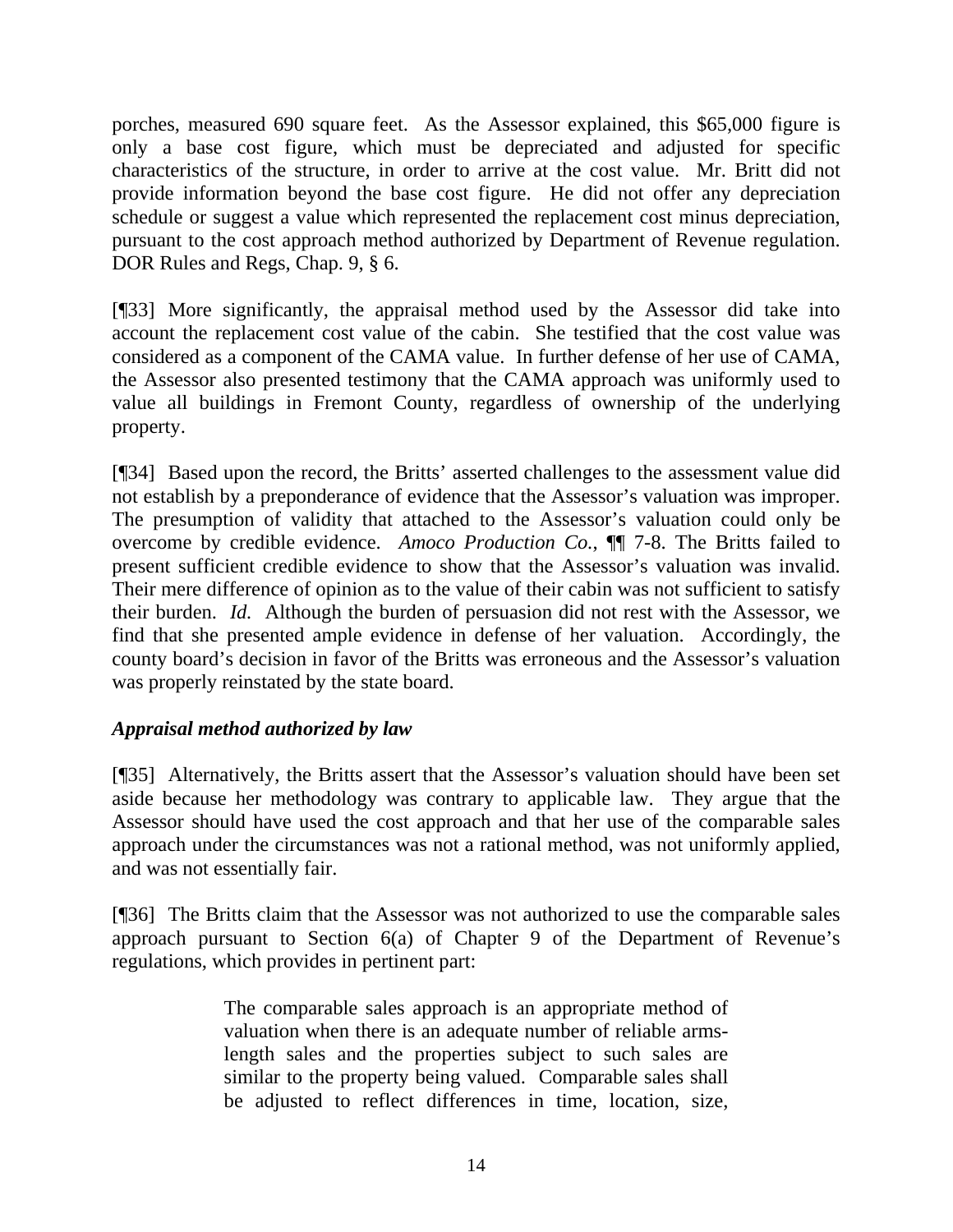physical attributes, financing terms or other differences which affect value. The use of this approach to value depends upon:

- (i) The availability of comparable sales data;
- (ii) The verification of the sales data;
- $(iii)$ adjustm ent necessary for time differences; and The degree of comparability or extent of

#### **(iv) affecti ng the sales price. The absence of non-typical conditions**

DOR Rules and Regs, Chap 9, § 6(a) (emphasis added). Additionally, the Britts claim that the Assessor failed to select an appropriate appraisal method, citing the following principles:

> Each approach used shall be an appropriate method for the type of property being valued; that is, the property shall fit the assumptions inherent in the appraisal method in order to calculate or estimate the fair value of the property. Each approach used shall also consider the nature of the property or industry, and the regulatory and economic environment within which the property operates. For personal property, the valuation methodology selected shall reflect the trade level at which personal property is found, **and shall account for factors influencing the value in place including utility, usefulness to the owner** or the actual income produced.

DOR Rules and Regs, Chap 9, § 6 (emphasis added).

[¶37] The Britts argue that, under these regulations, two circumstances were present which precluded the use of the comparable sales method: 1) non-typical factors affecting sales price and 2) the limited usefulness to the owner. First, the Britts claim that the Assessor failed to consider the value of the special use permit which they contend was a major non-typical factor. Second, they assert that the Assessor failed to consider the limited usefulness of the cabin resulting from the restrictions under the special use permit. Consequently, the Britts conclude that the Assessor should have used the cost approach.

[¶38] It is not a function of our review process to consider, among several valid appraisal approaches, which method might be most favorable to the taxpayer. *CIG*, ¶ 13.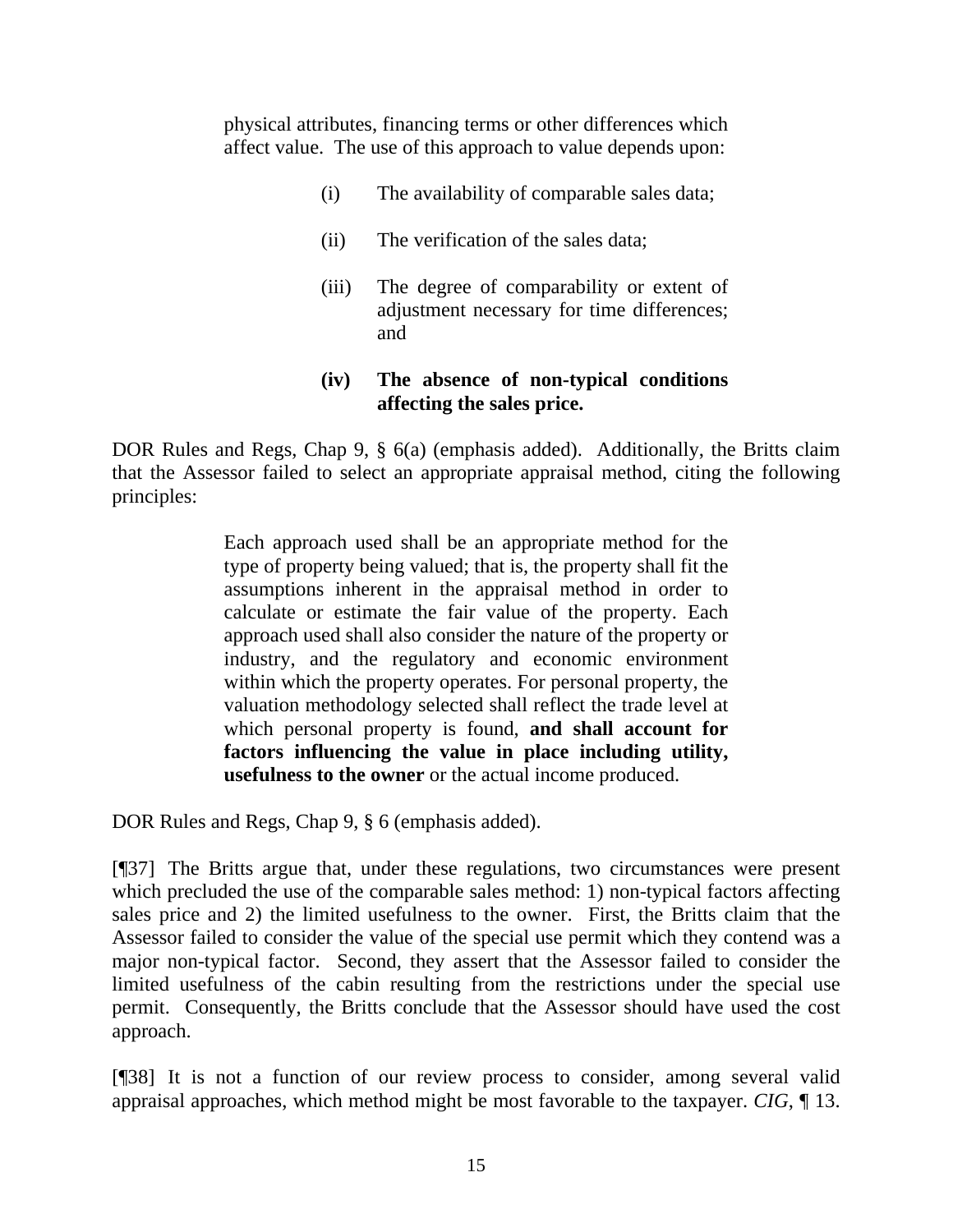As we have already noted, the Britts failed to present sufficient evidence at the hearing which would support application of the cost approach pursuant to the Department's Rules and Regulations. The Britts' construction estimate provided only the first step in determining cost value, and they provided no information about depreciation or deductions.<sup>[3](#page-16-0)</sup> Furthermore, the Britts' estimate was not based upon "accurate, pertinent physical data regarding the property" as required by the regulations. DOR Rules and Regs, Chap 9, § 6(b)(ii). Their estimate for a new structure was based upon less square footage and did not account for the two porches on the existing cabin.

[¶39] More significantly, however, the Britts fail to recognize that the comparable sales approach was not the method used by the Assessor. Instead, she used CAMA, which automates the comparable sales and replacement cost methods. *Gray v. Wyoming State Bd. of Equalization*, 896 P.2d 1347, 1350, f.n.2 (Wyo. 1995). We have approved of the CAMA system as a rational method which can be uniformly and fairly applied. *Id*. at 1351. The Britts do not challenge the CAMA method, nor do they clearly assert that the Assessor employed CAMA improperly.<sup>[4](#page-16-1)</sup>

[¶40] Insofar as the Britts' complaints about the comparable sales approach translate to complaints about the CAMA valuation, we find no error in the comparable sales component of the Assessor's CAMA analysis. The comparable sales used by the Assessor were limited to cabins similarly situated on nearby Forest Service land without fee ownership, subject to similar use restrictions. Thus, the value of the right to have a cabin located on Forest Service land was a factor which was typical, not atypical.

[¶41] The Assessor did consider the utility of the cabin and applied a factor in the CAMA analysis. The Britts do not explain how their claimed limited usefulness of the cabin impacts its value in a way which was not considered by the Assessor. The evidence indicates that buyers of cabins located on Forest Service special use permits are aware of the limitations and restrictions, and, as the Assessor observed, there is an active market for these cabins with buyers willing to pay for even limited use.

[¶42] The Assessor presented evidence that she considered actual market conditions and weighed that information against other indications of value before selecting the assessment value. This was consistent with her obligation pursuant to Section 7 of Chapter 9 of the Department's Rules and Regulations, which provides:

> The appraiser shall weigh the relative significance, applicability and appropriateness of the indications of value

 $\overline{a}$ 

<span id="page-16-0"></span> $3$  We note that the cost-per-square-foot estimate submitted by the Britts represents a less reliable method of estimating replacement cost. DOR Rules and Regs, Chap 9,  $\S$  6(b)(v)(C).

<span id="page-16-1"></span> $4$  CAMA is authorized by Section 6(d) of Chapter 9 of the Department's Rules and Regulations which is not cited by the Britts.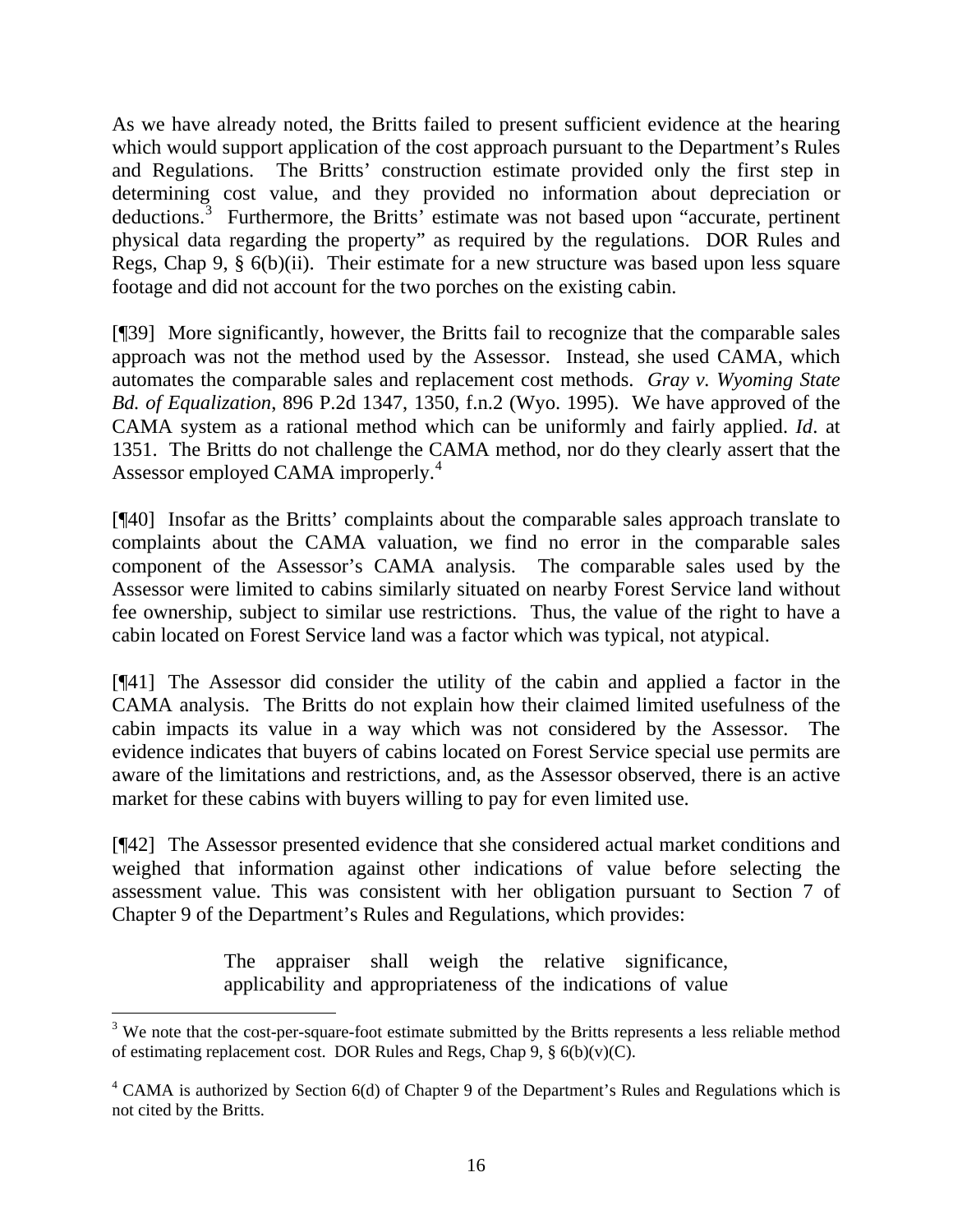derived from the approaches to value or methods outlined above, and will place the most weight and reliance on the value indicator which, in his professional judgment, best approximates the value of the subject property. The appraiser shall evaluate all alternative conclusions and reconcile the value indicators to arrive at a final estimate of value. For market value, the final estimate is that value which most nearly represents what the typical, informed, rational purchaser would pay for the subject property and a rational seller would accept if it were available for sale on the open market as of the date of the appraisal, given all the data utilized by appraisers in their analyses.

We conclude that the Assessor demonstrated that she considered all necessary factors and exercised professional judgment in accordance with applicable law. We, therefore, will not substitute our judgment by finding that a different appraisal method would have been more suitable.

[¶43] The Britts also claim that the Assessor's method of valuation was contrary to constitutional right and privilege. We disagree. CAMA conforms to the equal and uniform taxation requirements of the Wyoming Constitution. *Gray*, 896 P.2d at 1351. Nevertheless, the Britts claim that their valuation was the result of an irrational method, not uniformly applied, which is not essentially fair. Their argument is basically a reiteration of their arguments addressed above -- that the value of the special use permit was assessed and that the cost approach was more suitable. We have rejected these assertions, and we conclude that the Assessor's valuation was not constitutionally infirm.

# *Deference to the fact finder*

[¶44] In their final issue on appeal, the Britts argue that the state board and district court failed to defer to the county board as the initial finder of fact. Having conducted our own appellate review and concluding that the county board's findings were not supported by substantial evidence, we need not address any perceived errors in the methods or reasoning of the state board or district court.

# *USION CONCL*

[¶45] In the absence of substantial evidence to support it, the county board's decision annot be upheld. The county board's finding that the federal special use permit was c being taxed was clearly contrary to the evidence presented at hearing. Likewise, substantial evidence did not support its finding that the Britts overcame the presumption of correctness of the Assessor's valuation. We conclude that the Assessor's appraisal methodology was authorized by law and was in accordance with constitutional